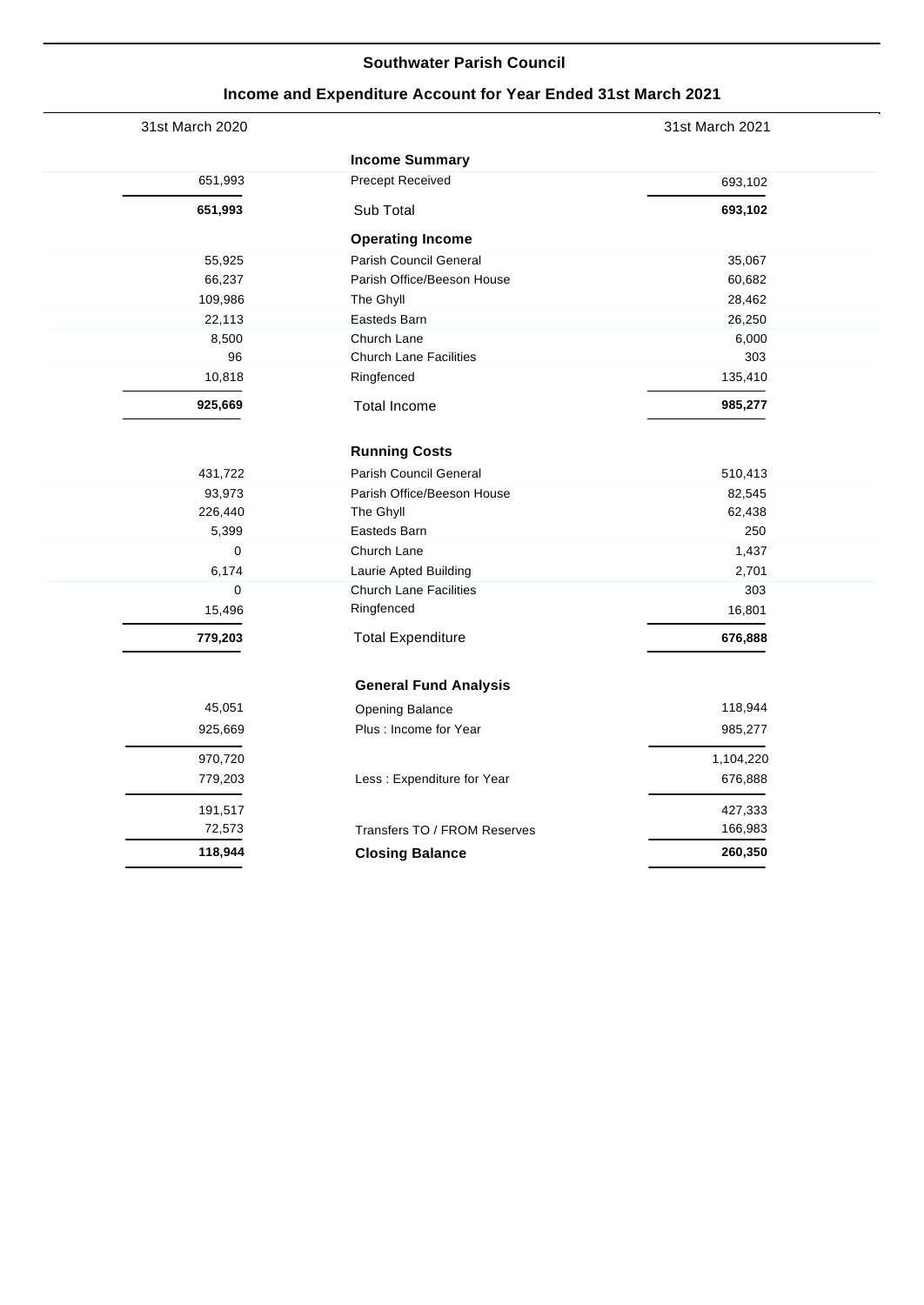09:36

# 30/04/2021 **Southwater Parish Council**

**Detailed Balance Sheet - Excluding Stock Movement**

### **Month 12 Date 31/03/2021**

**Net Current Assets 598,105**

**Total Assets less Current Liabilities 598,105**

| A/c | <b>Description</b>                           | Actual  |         |
|-----|----------------------------------------------|---------|---------|
|     | <b>Current Assets</b>                        |         |         |
| 100 | <b>Trade Debtors</b>                         | 5,933   |         |
| 120 | <b>VAT Control</b>                           | 7,986   |         |
| 130 | Prepayments & Accrued Income                 | 10,197  |         |
| 200 | Co-Operative Bank Account 1                  | 1,664   |         |
| 201 | Co-Operative Bank Account 2                  | 622,092 |         |
| 202 | Co-Operative Bank Account 3                  | 378     |         |
| 203 | Co-Operative Bank Account 4                  | 500     |         |
| 220 | Petty Cash                                   | 103     |         |
| 222 | Virgin Money Bank Account                    | 105,546 |         |
|     | <b>Total Current Assets</b>                  |         | 754,399 |
|     | <b>Current Liabilities</b>                   |         |         |
| 500 | <b>Trade Creditors</b>                       | 128,750 |         |
| 505 | <b>Tenants RENT Deposit</b>                  | 8,416   |         |
| 530 | <b>Accruals &amp; Other Creditors</b>        | 9,224   |         |
| 560 | Receipts in Advance                          | 6,500   |         |
| 568 | <b>Key Deposit</b>                           | 895     |         |
| 570 | Christmas holding account                    | 2,509   |         |
|     | <b>Total Current Liabilities</b>             |         | 156,294 |
|     | <b>Net Current Assets</b>                    |         |         |
|     | <b>Total Assets less Current Liabilities</b> |         |         |
|     | -: Represented by                            |         |         |
| 300 | <b>Current Year Fund</b>                     | 258,414 |         |
| 310 | General Fund                                 | 1,936   |         |
| 320 | <b>EMR Public Open Space</b>                 | 46,000  |         |
| 321 | <b>EMR Easted Barn</b>                       | 1,013   |         |
| 322 | EMR S106 Roman Lane Play Area                | 39,347  |         |
| 323 | EMR S106 RomanLane Open                      | 82,650  |         |
| 324 | <b>EMR FutureEquipmentProcurement</b>        | 3,175   |         |
| 325 | <b>EMR Allotment Cost</b>                    | 923     |         |
| 326 | <b>EMR Sinking Fund Beeson House</b>         | 52,344  |         |
| 327 | <b>EMR Sinking Fund ParishCouncil</b>        | 15,000  |         |
| 328 | <b>EMR Elections</b>                         | 10,000  |         |
| 329 | <b>EMR Tesco Woodland Project</b>            | 1,010   |         |
| 331 | <b>EMR TNL FridayYouthClubGrant</b>          | 4,457   |         |

| 328 | <b>EMR Elections</b>                  | 10,000 |
|-----|---------------------------------------|--------|
| 329 | <b>EMR Tesco Woodland Project</b>     | 1,010  |
| 331 | <b>EMR TNL FridayYouthClubGrant</b>   | 4,457  |
| 332 | <b>EMR Neighbourhood Plan</b>         | 12,946 |
| 333 | <b>EMR Emergency Plan</b>             | 2,850  |
| 335 | <b>EMR Southwater Youth Project</b>   | 5,470  |
| 336 | <b>EMR Chairman DiscretionaryFund</b> | 3,880  |
| 337 | <b>EMR Community Partnership</b>      | 4,020  |
| 338 | <b>EMR Future Community Building</b>  | 14,500 |
| 339 | <b>EMR CIL</b>                        | 696    |
| 341 | <b>EMR Training/Courses</b>           | 3,400  |
| 342 | <b>EMR Street Lighting</b>            | 4,810  |
| 343 | <b>EMR Skate Park Sinking Fund</b>    | 21,540 |
| 344 | <b>EMR CCTV</b>                       | 250    |
| 345 | <b>EMR Bus Shelters</b>               | 1,225  |
| 346 | <b>EMR Dog &amp; Litter Bins</b>      | 3,000  |
| 347 | <b>EMR Finger Posts</b>               | 3,000  |
|     |                                       |        |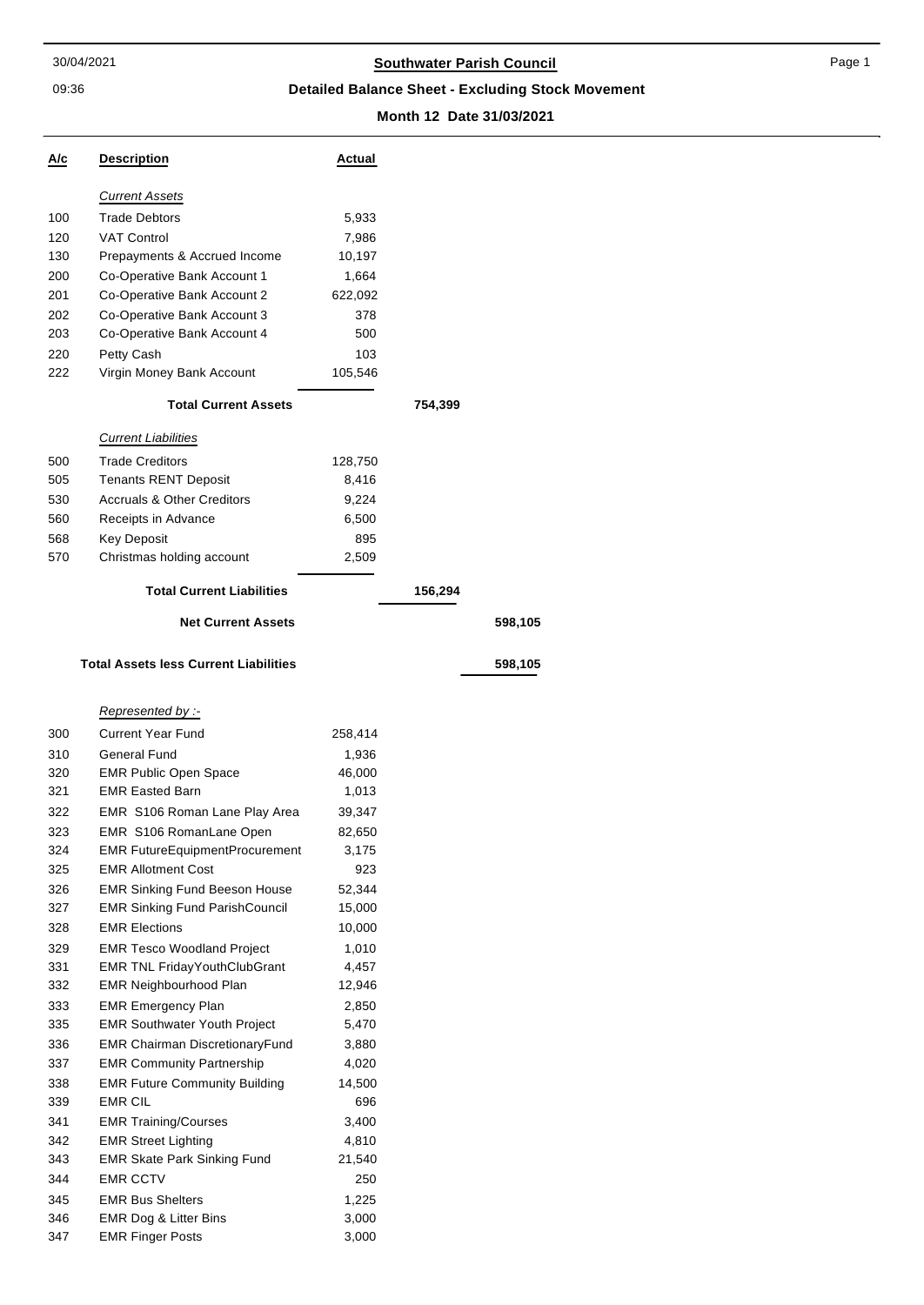09:36

# 30/04/2021 **Southwater Parish Council**

Page 2

## **Detailed Balance Sheet - Excluding Stock Movement**

#### **Month 12 Date 31/03/2021**

| $\underline{\mathsf{A}/\mathsf{c}}$ | <b>Description</b>            | Actual |         |
|-------------------------------------|-------------------------------|--------|---------|
| 348                                 | <b>EMR Grants - Community</b> | 250    |         |
|                                     | <b>Total Equity</b>           |        | 598,105 |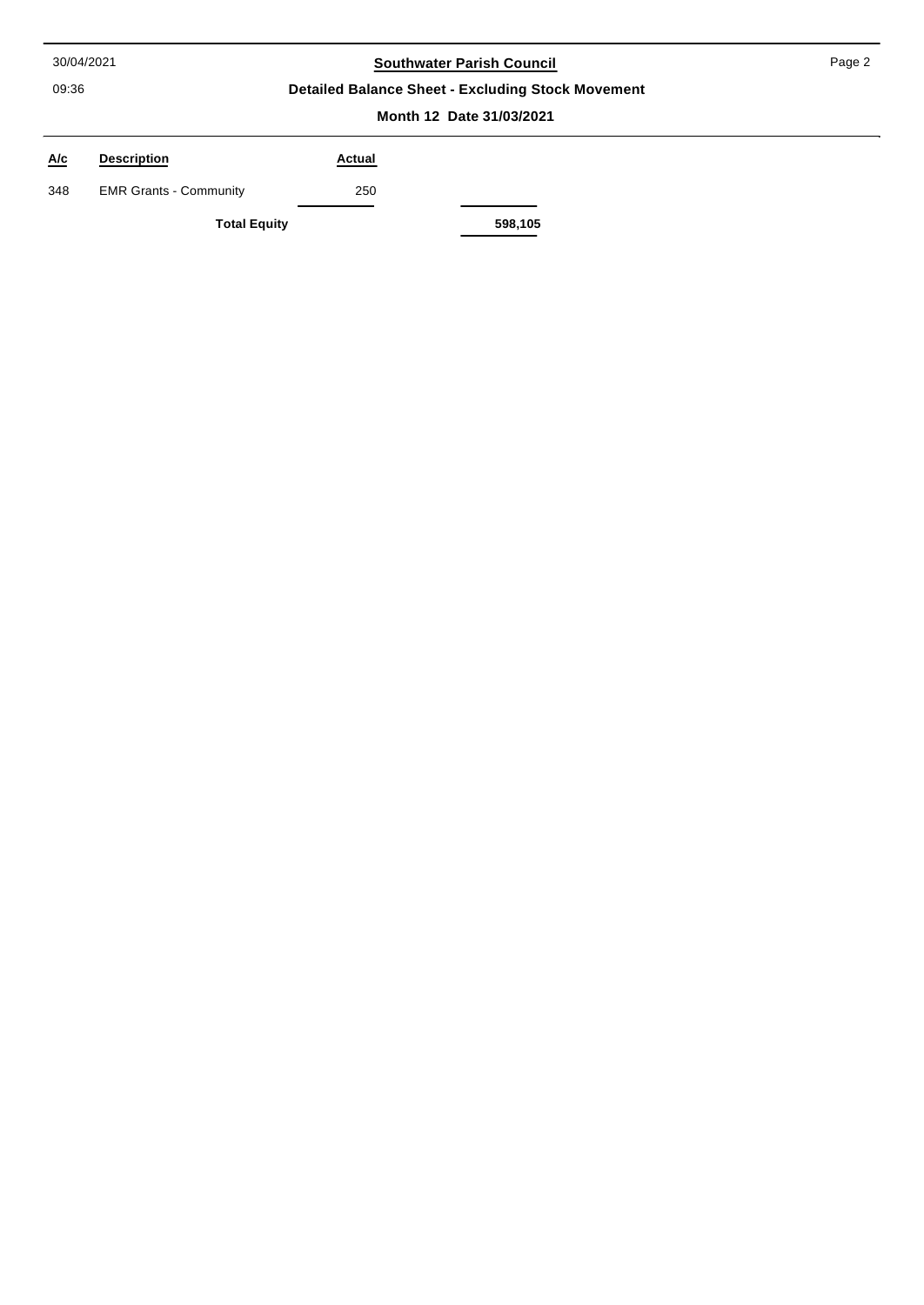## **Southwater Parish Council**

# **Supporting Reserves Reconciliation for ANNUAL RETURN 31 March 2021**

Explains the difference between boxes 7 & 8 on the Annual Return

| Code                        | <b>Description</b>                         | <u>Last Year £</u> | This Year £ |  |
|-----------------------------|--------------------------------------------|--------------------|-------------|--|
|                             | <b>Total Reserves</b>                      | 289,716.49         | 598,105.28  |  |
| 100                         | <b>Trade Debtors</b>                       | 8,894.79           | 5,932.90    |  |
| 120                         | <b>VAT Control</b>                         | 7,135.76           | 7,985.69    |  |
| 130                         | Prepayments & Accrued Income               | 12,104.15          | 10,196.66   |  |
|                             | <b>Less Total Debtors</b>                  | 28,134.70          | 24,115.25   |  |
| 500                         | <b>Trade Creditors</b>                     | 89,772.46          | 128,750.10  |  |
| 505                         | <b>Tenants RENT Deposit</b>                | 7,475.25           | 8,416.25    |  |
| 530                         | <b>Accruals &amp; Other Creditors</b>      | 32,313.96          | 9,223.51    |  |
| 560                         | Receipts in Advance                        | 6,663.50           | 6,500.00    |  |
| 566                         | Damage Deposit                             | 275.00             | 0.00        |  |
| 568                         | <b>Key Deposit</b>                         | 575.00             | 895.00      |  |
| 570                         | Christmas holding account                  | 2,509.22           | 2,509.22    |  |
| <b>Plus Total Creditors</b> |                                            | 139,584.39         | 156,294.08  |  |
|                             | <b>Equals Total Cash and Bank Accounts</b> | 401,166.18         | 730,284.11  |  |
|                             |                                            |                    |             |  |
| 200                         | Co-Operative Bank Account 1                | 1,596.19           | 1,664.21    |  |
| 201                         | Co-Operative Bank Account 2                | 294,145.94         | 622,091.99  |  |
| 202                         | Co-Operative Bank Account 3                | 376.89             | 378.21      |  |
| 203                         | Co-Operative Bank Account 4                | 500.00             | 500.00      |  |
| 220                         | Petty Cash                                 | 294.05             | 103.40      |  |
| 222                         | Virgin Money Bank Account                  | 104,253.11         | 105,546.30  |  |
|                             | <b>Total Cash and Bank Accounts</b>        | 401,166.18         | 730,284.11  |  |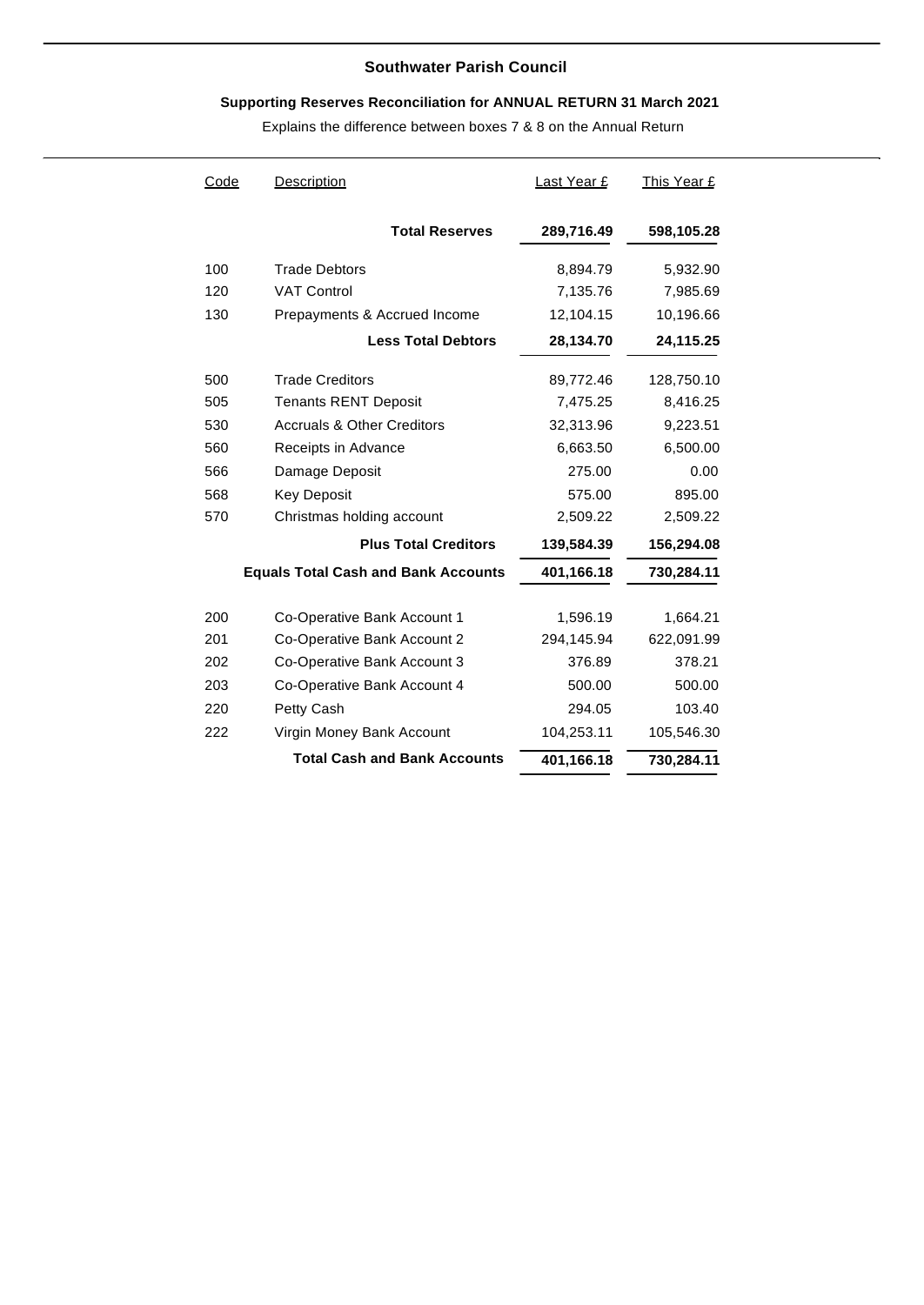### **Southwater Parish Council**

### **Confirmed Bank & Investment Balances**

| <b>Bank Statement Balances</b> |                               |            |  |  |  |  |
|--------------------------------|-------------------------------|------------|--|--|--|--|
| 31/03/2021                     | Bank Account 1                | 500.00     |  |  |  |  |
| 31/03/2021                     | Bank Account 2                | 622,091.99 |  |  |  |  |
| 31/03/2021                     | Bank Account 3 Instant Access | 378.21     |  |  |  |  |
| 31/03/2021                     | Bank Account 4                | 500.00     |  |  |  |  |
| 31/05/2016                     | Brittania Investment a/c      | 0.00       |  |  |  |  |
| 31/03/2021                     | Petty Cash - Office           | 103.40     |  |  |  |  |
| 31/10/2017                     | Lloyds Bank Account           | 0.00       |  |  |  |  |
| 31/03/2021                     | Virgin Money Bank Account     | 105,546.30 |  |  |  |  |
| 12/08/2016                     | Natwest Bank                  | 0.00       |  |  |  |  |
| 12/08/2016                     | Special Int Bearing - Natwest | 0.00       |  |  |  |  |
| 31/10/2017                     | Lloyds Current                | 0.00       |  |  |  |  |
|                                |                               |            |  |  |  |  |

**729,119.90**

## Other Cash & Bank Balances

|                                |                                       | 0.00       |
|--------------------------------|---------------------------------------|------------|
| Receipts not on Bank Statement |                                       | 729,119.90 |
|                                |                                       | 1,164.21   |
| <b>Closing Balance</b>         |                                       | 730,284.11 |
| All Cash & Bank Accounts       |                                       |            |
| 1                              | Co-Operative Bank Account 1           | 1,664.21   |
| 2                              | Co-Operative Bank Account 2           | 622,091.99 |
| 3                              | Co-Operative Bank Account 3           | 378.21     |
| 4                              | Co-Operative Bank Account 4           | 500.00     |
| 5                              | <b>Brittannia Investment Account</b>  | 0.00       |
| 6                              | Petty Cash                            | 103.40     |
| 7                              | Lloyds Bank Account                   | 0.00       |
| 8                              | Virgin Money Bank Account             | 105,546.30 |
| 9                              | <b>Natwest Bank</b>                   | 0.00       |
| 10                             | Special Int Bearing - Natwest         | 0.00       |
| 11                             | Lloyds Current                        | 0.00       |
|                                | Other Cash & Bank Balances            | 0.00       |
|                                | <b>Total Cash &amp; Bank Balances</b> | 730,284.11 |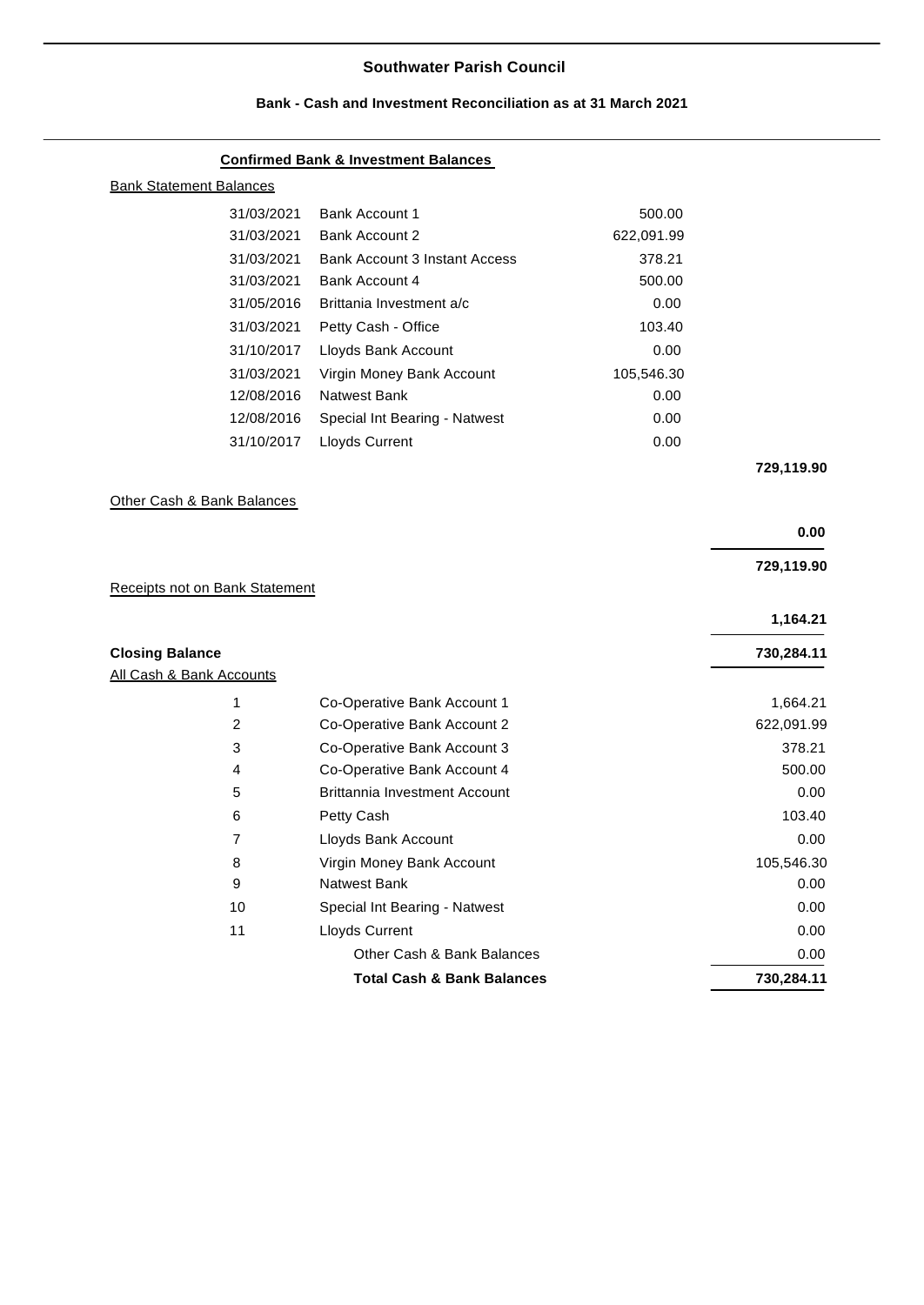09:34

## 30/04/2021 **Southwater Parish Council**

## Page 1

**Earmarked Reserves**

|     | Account                               | <b>Opening Balance</b> | <b>Net Transfers</b> | <b>Closing Balance</b> |
|-----|---------------------------------------|------------------------|----------------------|------------------------|
| 320 | <b>EMR Public Open Space</b>          | 46,000.00              |                      | 46,000.00              |
| 321 | <b>EMR Easted Barn</b>                | 1,013.00               |                      | 1,013.00               |
| 322 | EMR S106 Roman Lane Play Area         | 0.00                   | 39,347.05            | 39,347.05              |
| 323 | EMR S106 RomanLane Open Space         | 0.00                   | 82,649.62            | 82,649.62              |
| 324 | <b>EMR FutureEquipmentProcurement</b> | 0.00                   | 3,175.00             | 3,175.00               |
| 325 | <b>EMR Allotment Cost</b>             | 923.10                 |                      | 923.10                 |
| 326 | <b>EMR Sinking Fund Beeson House</b>  | 46,344.00              | 6,000.00             | 52,344.00              |
| 327 | <b>EMR Sinking Fund ParishCouncil</b> | 10,000.00              | 5,000.00             | 15,000.00              |
| 328 | <b>EMR Elections</b>                  | 9,000.00               | 1,000.00             | 10,000.00              |
| 329 | <b>EMR Tesco Woodland Project</b>     | 1,010.00               |                      | 1,010.00               |
| 331 | <b>EMR TNL FridayYouthClubGrant</b>   | 8,516.66               | $-4,059.26$          | 4,457.40               |
| 332 | EMR Neighbourhood Plan                | 21,958.00              | $-9,012.45$          | 12,945.55              |
| 333 | <b>EMR Emergency Plan</b>             | 2,350.00               | 500.00               | 2,850.00               |
| 334 | <b>EMR Maintenance Leisure Centre</b> | 11,638.00              | $-11,638.00$         | 0.00                   |
| 335 | <b>EMR Southwater Youth Project</b>   | 0.00                   | 5,469.66             | 5,469.66               |
| 336 | <b>EMR Chairman DiscretionaryFund</b> | 0.00                   | 3,880.00             | 3,880.00               |
| 337 | <b>EMR Community Partnership</b>      | 3,519.88               | 500.00               | 4,019.88               |
| 338 | <b>EMR Future Community Building</b>  | 8,500.00               | 6,000.00             | 14,500.00              |
| 339 | <b>EMR CIL</b>                        | 0.00                   | 695.96               | 695.96                 |
| 341 | <b>EMR Training/Courses</b>           | 0.00                   | 3,400.00             | 3,400.00               |
| 342 | <b>EMR Street Lighting</b>            | 0.00                   | 4,810.00             | 4,810.00               |
| 343 | <b>EMR Skate Park Sinking Fund</b>    | 0.00                   | 21,540.00            | 21,540.00              |
| 344 | <b>EMR CCTV</b>                       | 0.00                   | 250.00               | 250.00                 |
| 345 | <b>EMR Bus Shelters</b>               | 0.00                   | 1,225.00             | 1,225.00               |
| 346 | <b>EMR Dog &amp; Litter Bins</b>      | 0.00                   | 3,000.00             | 3,000.00               |
| 347 | <b>EMR Finger Posts</b>               | 0.00                   | 3,000.00             | 3,000.00               |
| 348 | <b>EMR Grants - Community</b>         | 0.00                   | 250.00               | 250.00                 |
|     |                                       | 170,772.64             | 166,982.58           | 337,755.22             |